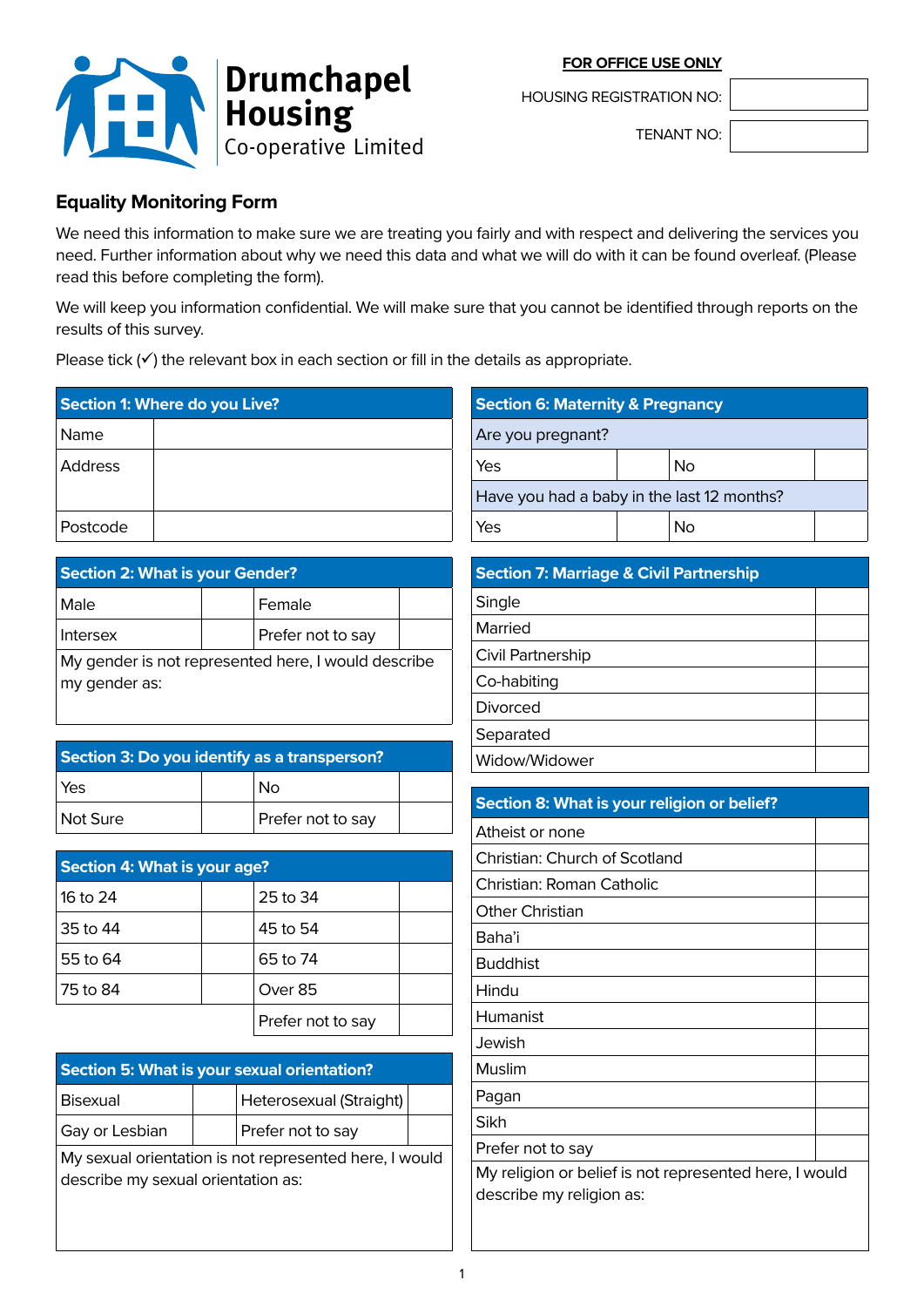| Section 9: What is your ethnic group?                                                     |  | Section 10: Do you consider yourself to have  |                                                  |  |
|-------------------------------------------------------------------------------------------|--|-----------------------------------------------|--------------------------------------------------|--|
| A: White                                                                                  |  | a disability?                                 |                                                  |  |
| Scottish                                                                                  |  | Yes                                           | <b>No</b>                                        |  |
| English                                                                                   |  |                                               | Please tell us which of the following affect you |  |
| Welsh                                                                                     |  | <b>Physical Disability</b>                    |                                                  |  |
| Northern Irish                                                                            |  | Deafness or partial hearing loss              |                                                  |  |
| Irish                                                                                     |  | Learning difficulty (e.g., dyslexia)          |                                                  |  |
| Gypsy or Traveller                                                                        |  | Blindness or partial sight loss               |                                                  |  |
| Polish                                                                                    |  | Mental health condition                       |                                                  |  |
| B: Mixed or multiple ethnic group<br>Any mixed or multiple ethnic group (please write in: |  | Disorder or Asperger's Syndrome)              | Development disorder (e.g., Autistic Spectrum    |  |
|                                                                                           |  |                                               | Long term illness, disease, or condition         |  |
|                                                                                           |  |                                               | Learning disability (e.g., Down's Syndrome)      |  |
| C: Asian, Asian Scottish or Asian British                                                 |  | Prefer not to say                             |                                                  |  |
| Pakistani, Pakistani Scottish or Pakistani British                                        |  | My condition is not represented here, I would |                                                  |  |
| Indian, Indian Scottish or Indian British                                                 |  | describe my condition as:                     |                                                  |  |
| Bangladeshi, Bangladeshi Scottish or<br>Bangladeshi British                               |  |                                               |                                                  |  |
| Chinese, Chinese Scottish or Chinese British                                              |  |                                               |                                                  |  |
| <b>D: African</b>                                                                         |  |                                               |                                                  |  |
| African, African Scottish or African British                                              |  |                                               |                                                  |  |
| <b>E: Caribbean or Black</b>                                                              |  | relating to a disability:                     | Please advise us if you have any requirements    |  |
| Caribbean, Caribbean Scottish or<br>Caribbean British                                     |  |                                               |                                                  |  |
| Black, Black Scottish or Black British                                                    |  |                                               |                                                  |  |
| F: Other Ethnic Group                                                                     |  |                                               |                                                  |  |
| Arab, Arab Scottish or Arab British                                                       |  |                                               |                                                  |  |
| G: Prefer not to say                                                                      |  |                                               |                                                  |  |
| My ethnic group is not represented here, I<br>would describe my ethnic group as:          |  | wish to discuss with us in confidence         | Please tick box if there are any issues you      |  |

## **Thank you for filling in this form:**

By providing this information and signing below, you are providing us with permission to retain and react to your data, this is known as explicit consent. This helps us keep information and allows us to reasonably adjust our services as necessary to meet your needs where possible.

| <b>Signature</b>  |  |
|-------------------|--|
| <b>Print Name</b> |  |
| <b>Date</b>       |  |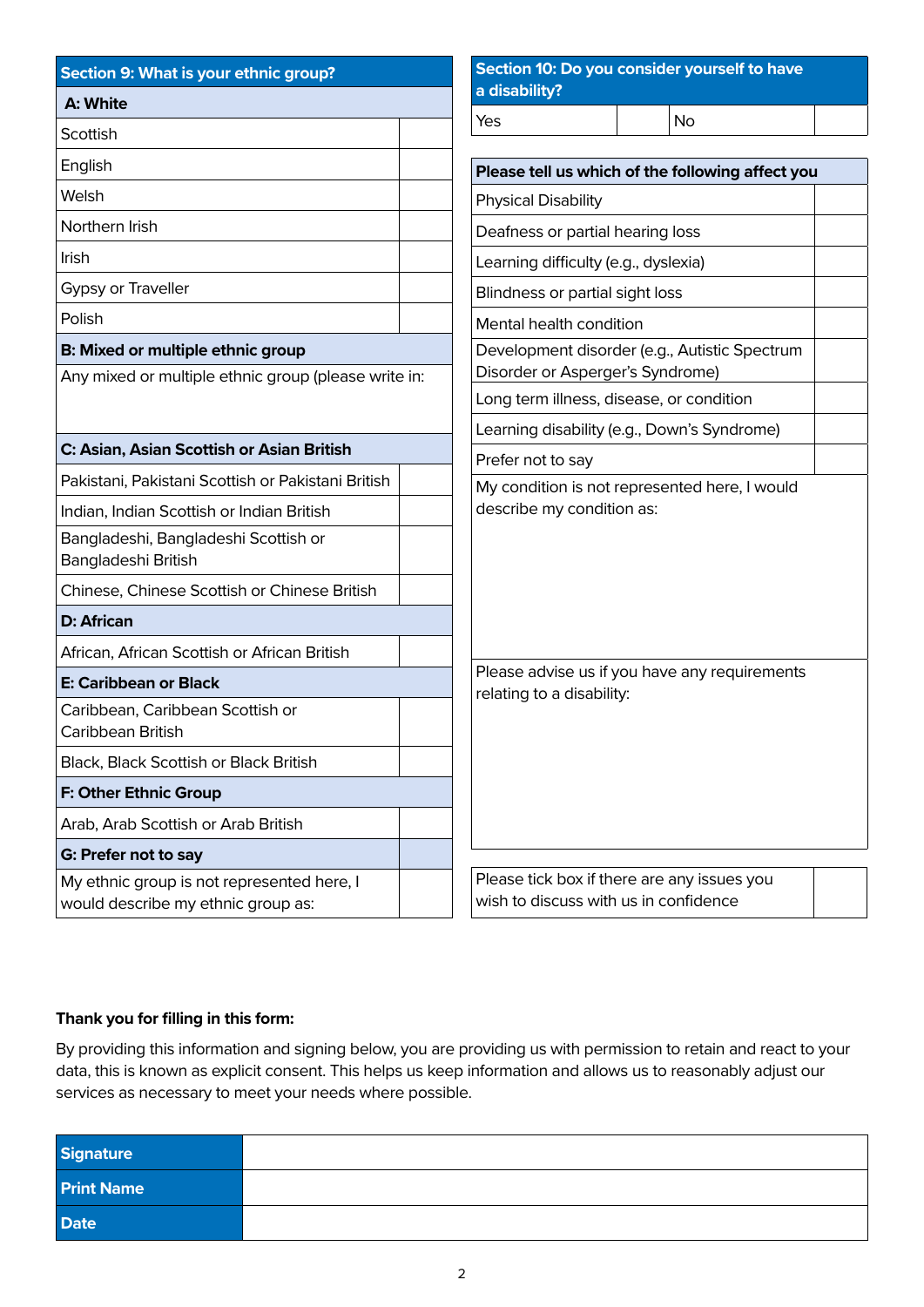## **Why do we want this information?**

As part of our commitment to equalities and human rights and in line with the Scottish Housing Regulator's (SHR) Regulatory Framework, we want to tailor our services and support to meet the individual needs of our customers; develop trust within our community and inform our policies and services.

To help achieve this the Co-operative aim to collect data relating to each of the protected characteristics (as noted on the attached equalities form) for our existing tenants, new tenants, people on waiting lists, governing body members and staff. In addition, we aim to demonstrate that equality and human rights issues are fully considered when making all of our decisions in our day-to-day service delivery.

## **Examples of how information we gather can be used**

- Maternity / pregnancy We gather this information to ensure that the size of your family is considered when allocating a property i.e. you will not be overcrowded etc
- Disability matters We gather this data so we can liaise with our customers to make reasonable adjustments to service delivery. For example, by knowing the access requirements of people with visual impairments, we can provide information in larger print or audio format.

We can provide examples of how we will use information we gather about each of the other protected characteristics on request.

## **What will we do with the information?**

Completing the form as fully as possible, will allow the Co-operative to address your individual needs more effectively as well as informing and improving our services. However, the form allows people to provide only the information they want to give and this can include completing some questions and not others, or even completing only parts of questions.

## **Consent**

In order to process your personal data, Drumchapel Housing Co-operative is required to have a lawful reason to do so. We confirm that in accordance with DPA 2018 and UK General Data Protection Regulations (GDPR), 2018, this processing is necessary for compliance with a legal obligation to which the controller is subject (i.e. Drumchapel Housing Co-operative).

We can further confirm that in order to use the information you provide to tailor support based on your needs we also require your explicit consent which you can provide by signing and dating the from. Should you wish, you can also withdraw your consent at any time by contacting us. **Please be advised that it is your decision whether to give us your explicit consent and if you decide not to give your consent, or withdraw your consent, this will not adversely affect the treatment you receive from the Co-operative however, it may impede our ability to meet some of your particular needs.**

You will also note the form asks you to provide your name and address, which will help us reasonably adapt our services in response to your particular needs. Please be advised that it is your decision whether you:

- a. Complete the form providing us with your name and address
- b. Complete the form without providing us with your name and address
- c. Do not complete the form at all

If you decide on b) or c) above, we may miss out on finding out information about you that we may be able to help you with. However, **the level of service will not be affected adversely if you opt for options b) or c).**